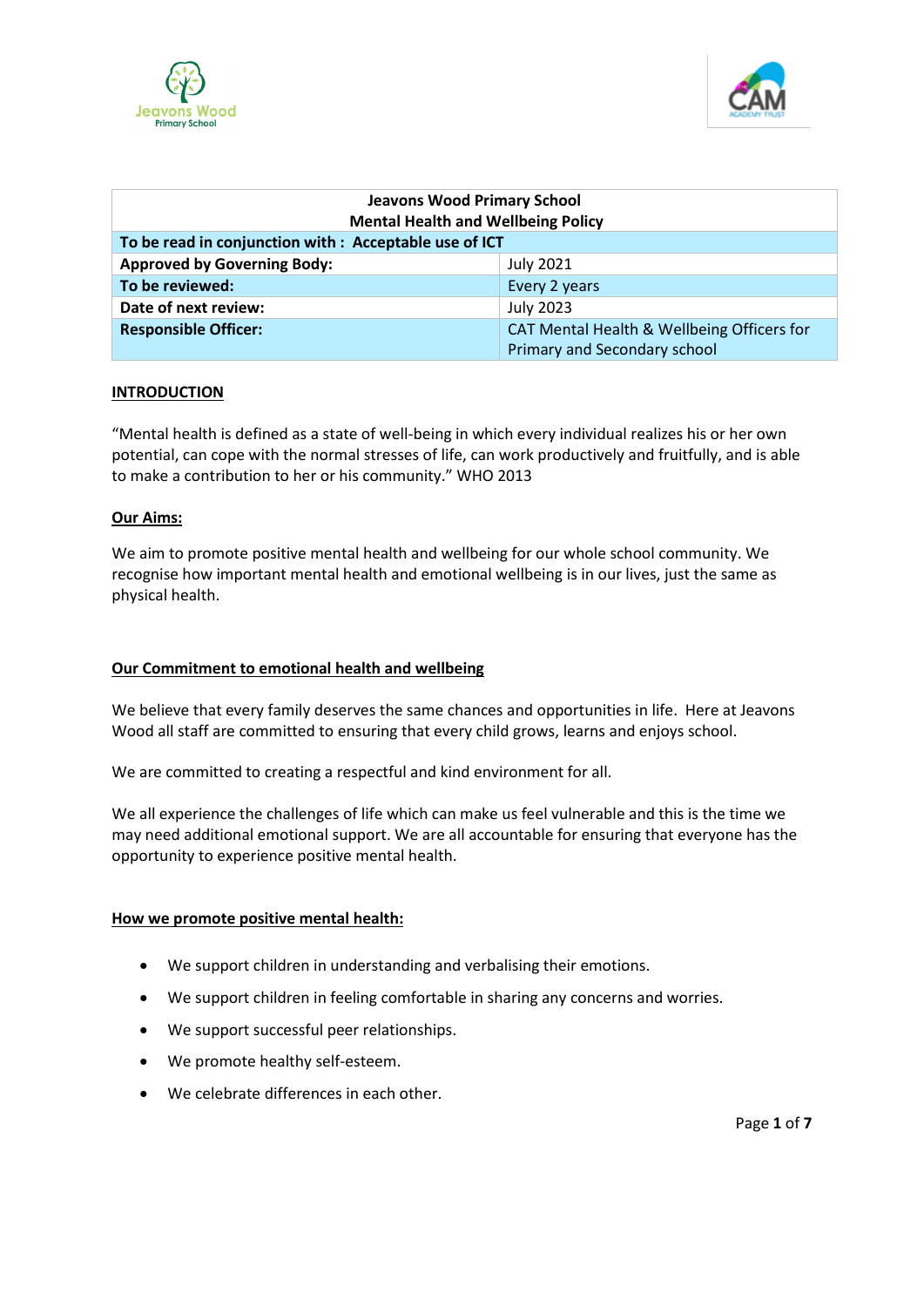



- We promote emotional resilience and upskill children and parents to manage difficult situations.
- We provide and actively encourage a resilient learning space.

### **How we achieve our goals:**

- We model emotional literacy and resilience through positive adult peer relationships and teamwork.
- We create a safe, nurturing environment where children can explore their feelings.
- We offer a consistent approach which allows children to push their own personal boundaries without fear of failure.
- Universal whole school initiatives, such as 'Children's mental health week' culminating in a whole school 'well-being day'.
- Excellent working relationships and engagement with outside agencies.
- Weekly teaching of PSHE
- Our school core values embedded throughout school practice.

# **Links to other polices:**

- SEND Policy
- Anti-bullying policy
- Behaviour policy
- PSHE policy
- Staff well-being policy

This policy sits alongside child protection procedures

#### **Defined Roles and Responsibilities**

"Dealing with mental health is everyone's business" – Time to change (2021) Senior mental health lead: Abby Constable (Assistant Head for Inclusion) Lead mental health first aider: Lisa Hubbard (Inclusion and Family Support Worker)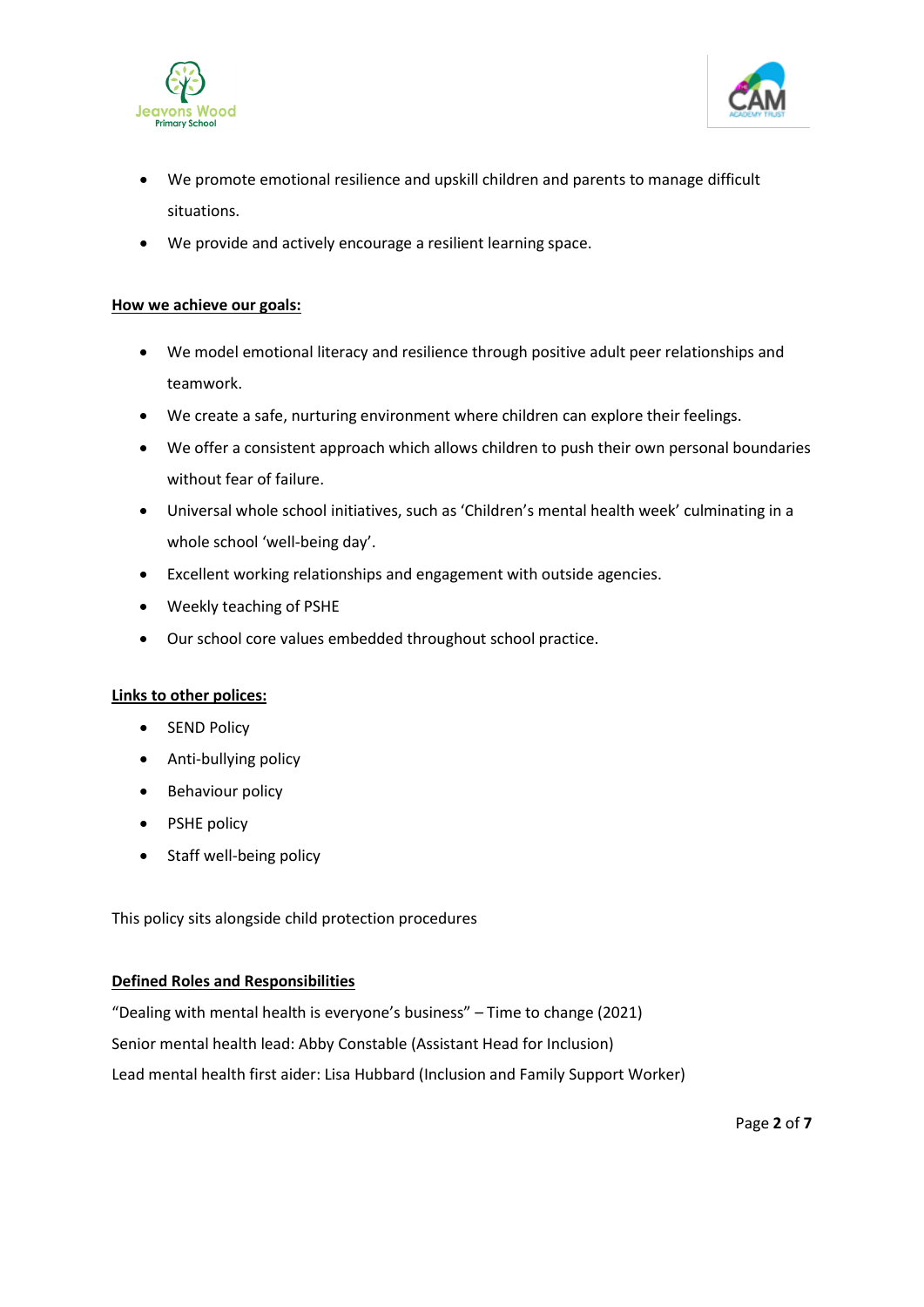



PSHE Lead: Sophie Butcher (Class teacher) Designated Safeguarding Lead: Sue Wright (Head teacher)

All staff in schools have clear responsibility to safeguard the wellbeing of their students (Keeping Children Safe in Education: 2018).

In line with *the 'Mental Health Training Competency Framework for School staff* the expectation is that all staff at Jeavons Wood:

• Have an understanding and awareness of what is meant by mental health and positive mental health

- Have an understanding and awareness of how to look after their own mental health (self-care)
- Have an understanding and awareness of how to identify children and young people who might be struggling with their mental health

• Have an understanding and awareness of the factors that promote and protect mental health and build resilience

• Are able to identify factors that might increase the risk of developing a mental health problem

• Understand the roles and responsibilities – their own and those of others – in meeting mental health needs of children and young people

• Are able to consider their own values and attitudes about mental health and how these might influence their work

• Are aware of barriers that may exist for different minority groups in terms of accessing services

• Know who they should speak to in the school if they identify a child or young person with mental health difficulties (and what information to include within the conversation)

• Have an understanding of the safeguarding issues and how to respond in their setting to a child or young person in distress or in a mental health crisis including the risk of suicide

• Have a general awareness of key local services and resources that can support better mental health in children and young people.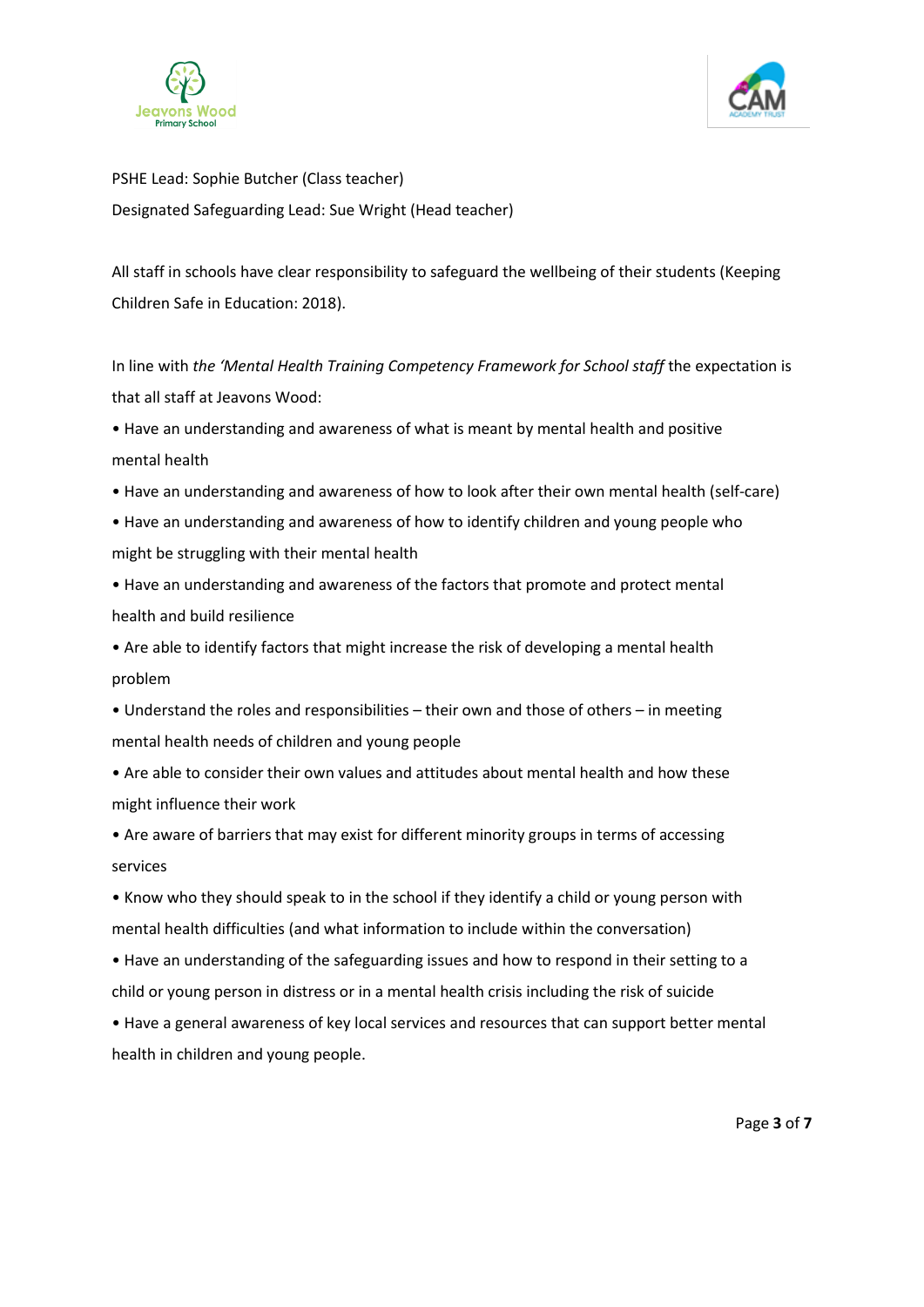



• Are able to signpost children, young people or their parents/carers to sources of support and advice

### **Staff with Pastoral Responsibilities:**

In line with the *Mental Health Training Competency Framework for School staff -Enhanced competencies* staff have a deeper understanding and practical application of:

- A range of relevant mental health problems (e.g. anxiety, depression, self-harm, suicide etc)
- Factors that make a young person more vulnerable to poor mental health
- Services and care pathways that are able to support children, young people and how to access them
- Strategies to help build resilience and improve mental health of children and young people
- How to build emotional literacy in children and young people through the curriculum (including PSHE lessons)
- Impact of attachment, adverse childhood experiences, trauma and loss
- Value of active listening and communication skills
- Knowledge of how to assess basic mental health needs
- Solution focused/restorative approaches to behaviour management
- Ability to reflect and use supervision for support and advice

#### **Targeted Provision:**

Targeted support for individual children includes:

- Support from Inclusion and family support worker.
- Early intervention when identified.
- 'Circle Time' approaches.
- Managing feelings resources e.g. tell me boxes, emotional thermometers.
- Managing emotions groups.
- Therapeutic interventions including nurture style interventions.
- 'Early Birds' breakfast club.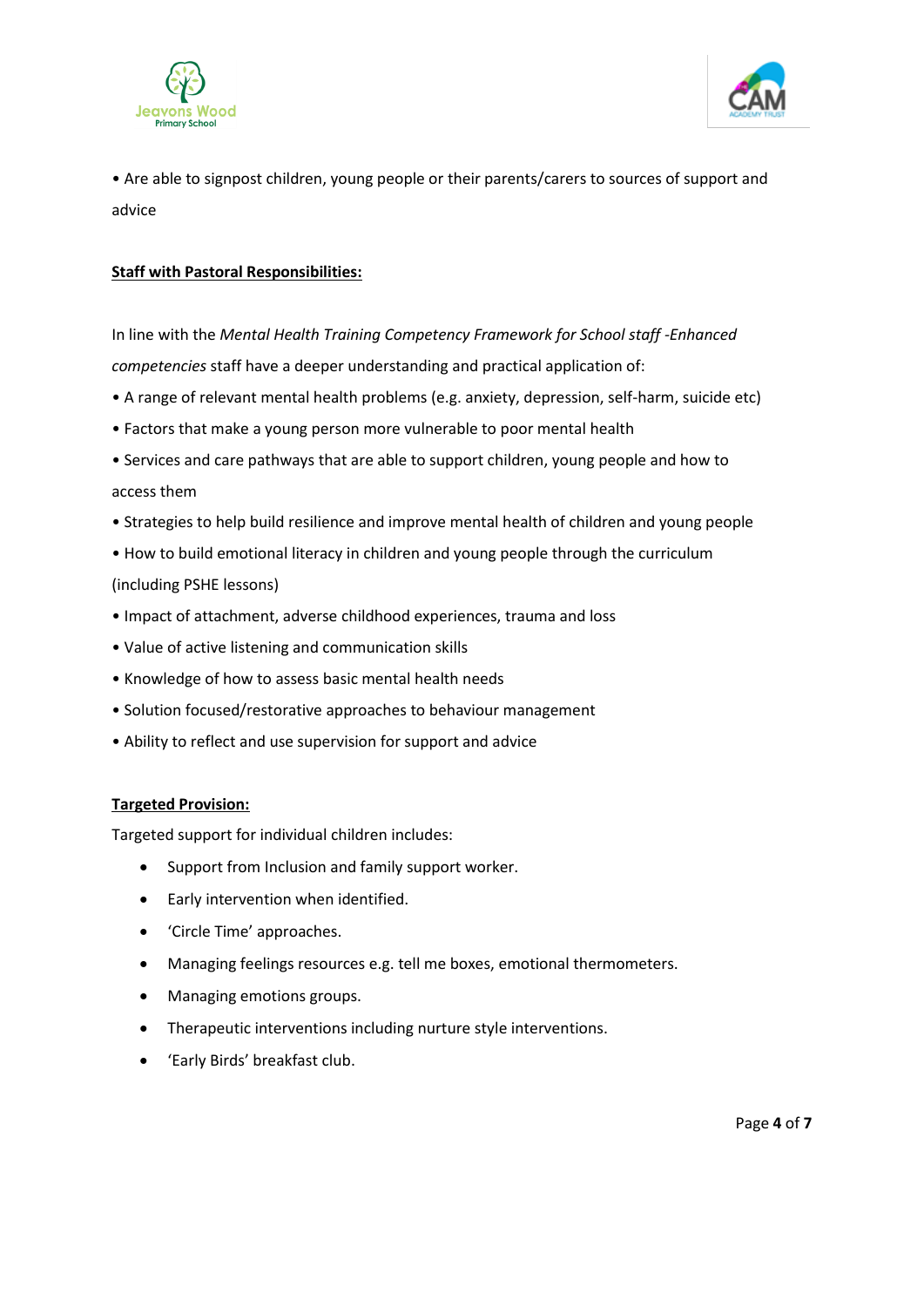



## **Specialist Provision:**

Jeavons Wood have formed close links and offer specialist support for children to access when necessary, via referral:

- Play therapy
- Emotional Health & Wellbeing Service
- Cambridge Acorn Trust
- Younited
- Farm Club
- Equine Club
- Romsey Mill
- Educational Psychologist
- Specialist Teaching Team
- School nurse
- Paediatrician
- Community Police Liaison
- Young Carers
- District Family workers
- Embrace

# **Assessing Wellbeing:**

Jeavons Wood use the following tools to aid assessment of a child's wellbeing:

- Boxall Profile
- SDQ's (Strengths & Difficulties Questionnaire)
- Stirling Wellbeing Scale
- Pupil scale questionnaire
- SCAS Spence children's anxiety scale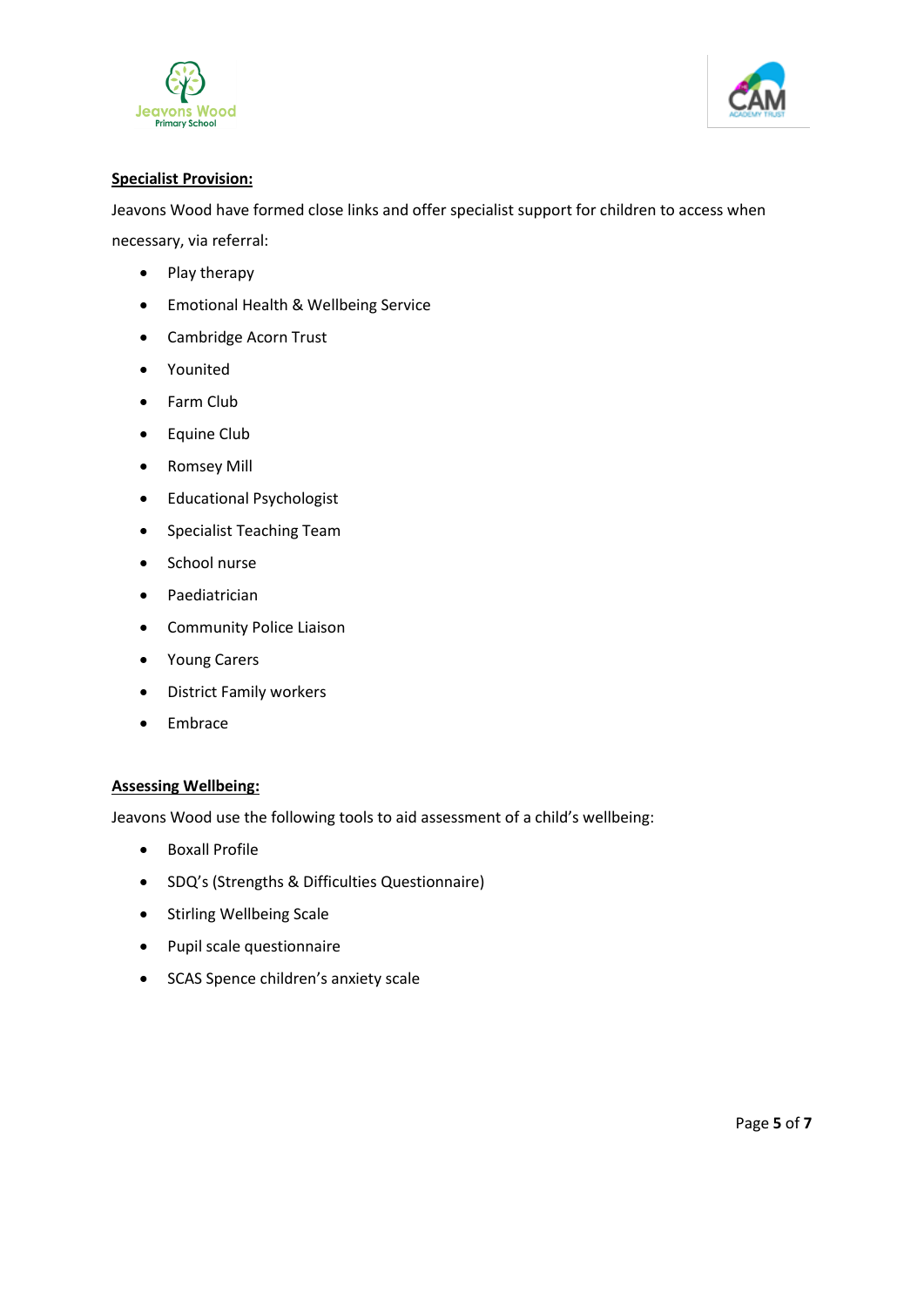



### **Support for Families:**

We recognise the important families play in supporting the emotional health and wellbeing of their children. When a child first joins our school, we discuss the importance of positive mental health via meetings and encourage an open sharing culture to enable to offer the best support for their child from day one. All staff are aware of the route to further support for our families, to engage with the Early Help process, as we recognise the impact that home life has on a child's emotional health and wellbeing.

Jeavons Wood has close links to the District Team and are able to offer training and weekly 'drop-ins' to parents via the Early Intervention Family Workers.

### **Identifying Emerging Needs and Warning Signs:**

All staff are aware of warning signs that children may be experiencing, that indicate possible mental health and emotional wellbeing difficulties. These are monitored by the use of attendance patterns, punctuality, relationships, attitude to learning, physical presentation, negative behaviour spirals, changes in family circumstances and recent bereavements. Other warning signs which may indicate support is necessary include, but are not limited to,

- Changes in eating/sleeping habits.
- Withdrawing.
- Low mood/not wanting to join in.
- Talking about self-harm or suicide.
- Expressing negative feelings or loss of hope.
- Physical indications including repeated tummy aches etc with no clear cause.

The MindEd learning portal is available to all staff wishing to know about a specific issue.

#### **Peer Support:**

We understand when a child is experiencing mental health difficulties, it can also have an impact on their friends. Friends often want to help but are unsure how to support, and they may also need support themselves, which they can be signposted to.